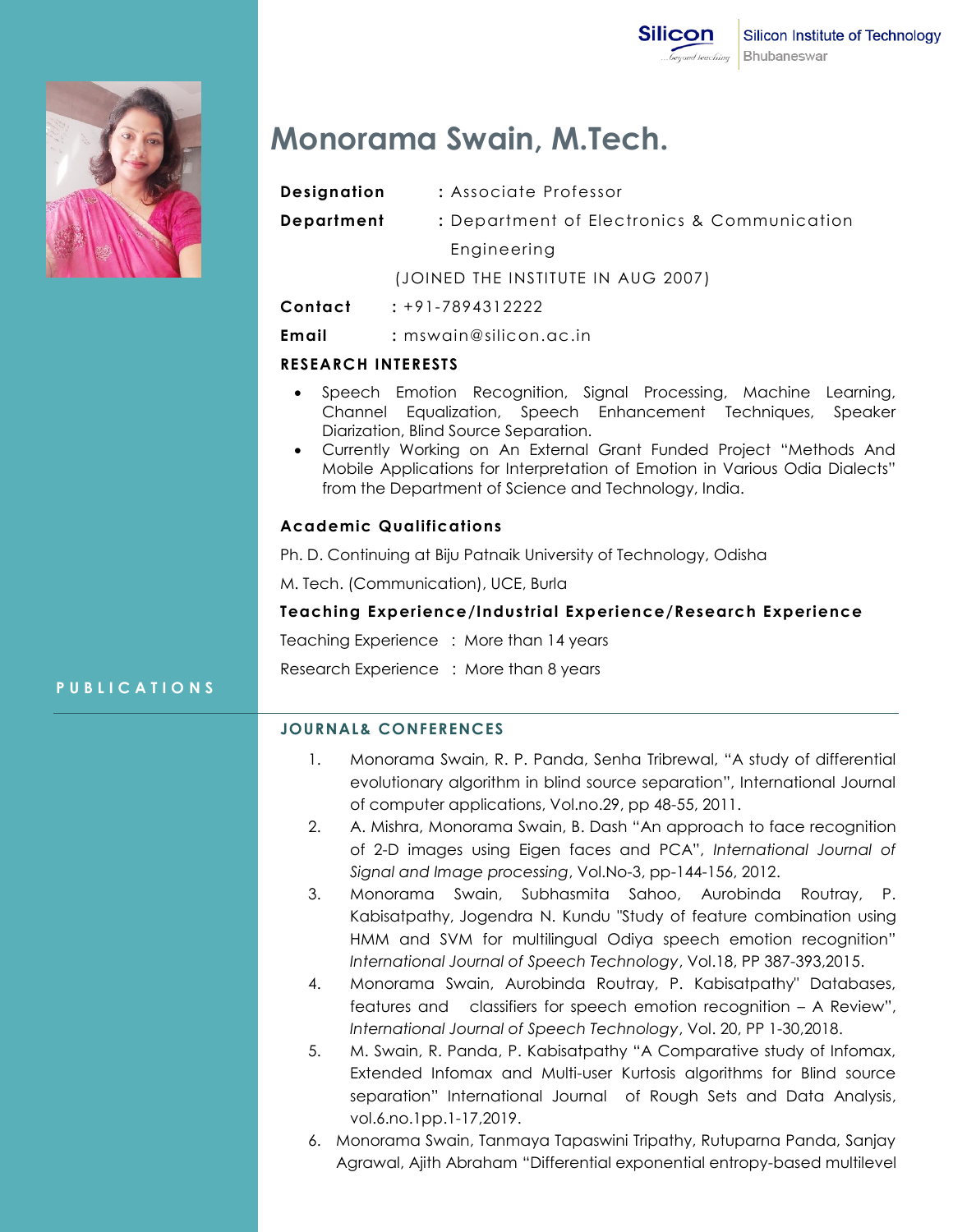

threshold selection methodology for colour satellite images using equilibrium-cuckoo search optimizer" Engineering Applications of Artificial Intelligence, vol.109, pages 104599,2022.

7. Monorama Swain, , Rutuparna Panda, Sanjay Agrawal, Ajith Abraham Data science methodologies in smart healthcare: a review://doi.org/10.1007/s12553-022-00648-9", 2022.

| <b>Book Chapter</b><br><b>Conferences attended</b> | Conference<br>Monorama Swain, Swati Swagatika Sahu, Rasmita Sethy, "A<br>1.<br>comparative study of EEG signal classification using discrete wavelet<br>transform and S-Transform" pp-1-12, Telemedicon'10, Tele-medicine<br>Society of India, 14-16th November, 2010 at Bhubaneswar.<br>Monorama Swain, Rutuparna Panda, Himansu Mahapatra, Senha<br>2.<br>Tribrewal "Feature Extraction and Performance Analysis of EEG Signal<br>Using S-Transform", International Conference on Computational<br>Intelligence in Data Mining - Vol.2, pp-665-674, VSSUT BURLA, ICCIDM<br>(Springer) 20-21 December, 2014.<br>3.<br>Monorama Swain, Rachita Biswal, Rutuparna Panda, P. Kabisatpathy,<br>"Study of a multiuser kurtosis algorithm and an information maximization |
|----------------------------------------------------|----------------------------------------------------------------------------------------------------------------------------------------------------------------------------------------------------------------------------------------------------------------------------------------------------------------------------------------------------------------------------------------------------------------------------------------------------------------------------------------------------------------------------------------------------------------------------------------------------------------------------------------------------------------------------------------------------------------------------------------------------------------------|
|                                                    | algorithm for blind source separation", ICCIDM 2016.<br>Monorama Swain, Rutuparna Panda "B-Spline design of digital FIR filter<br>4.<br>using evolutionary computation techniques" International Conference<br>on Graphic and Image Processing, vol.8285, 2011.<br>5.<br>M. Swain, A. Routray, P. Kabisatpathy, J. N. Kundu "Study of prosodic<br>feature extraction for multidialectal Odia speech emotion recognition"<br>pp.1644-1649, IEEE TENCON Region10 Conference, Singapore 2016.<br>Ashutosh Samal, Harsh, Kaustav Purkait, Umasankar Das, Monorama<br>6.<br>"Smart Attendance based Decision Support System for Mid-day<br>Swain                                                                                                                          |
|                                                    | Meal Scheme" paper accepted and presented in ICIT 2019, IIIT, BBSR.<br>M. Swain, A. Routray, P. Kabisatpathy "Automatic Classification of<br>7.<br>discrete emotions in various dialects of Odia speech" Paper accepted<br>and presented in Doctoral Symposium, CINE 2020 at ISI Kolkata.<br>Monorama Swain, Bubai Maji, Umasankar Das "Convolutional Gated<br>8.<br>Recurrent Units (CGRU) for Emotion Recognition in Odia Language "pp.<br>269-273, IEEE EUROCON 2021-19th International Conference on Smart<br>Technologies.                                                                                                                                                                                                                                      |